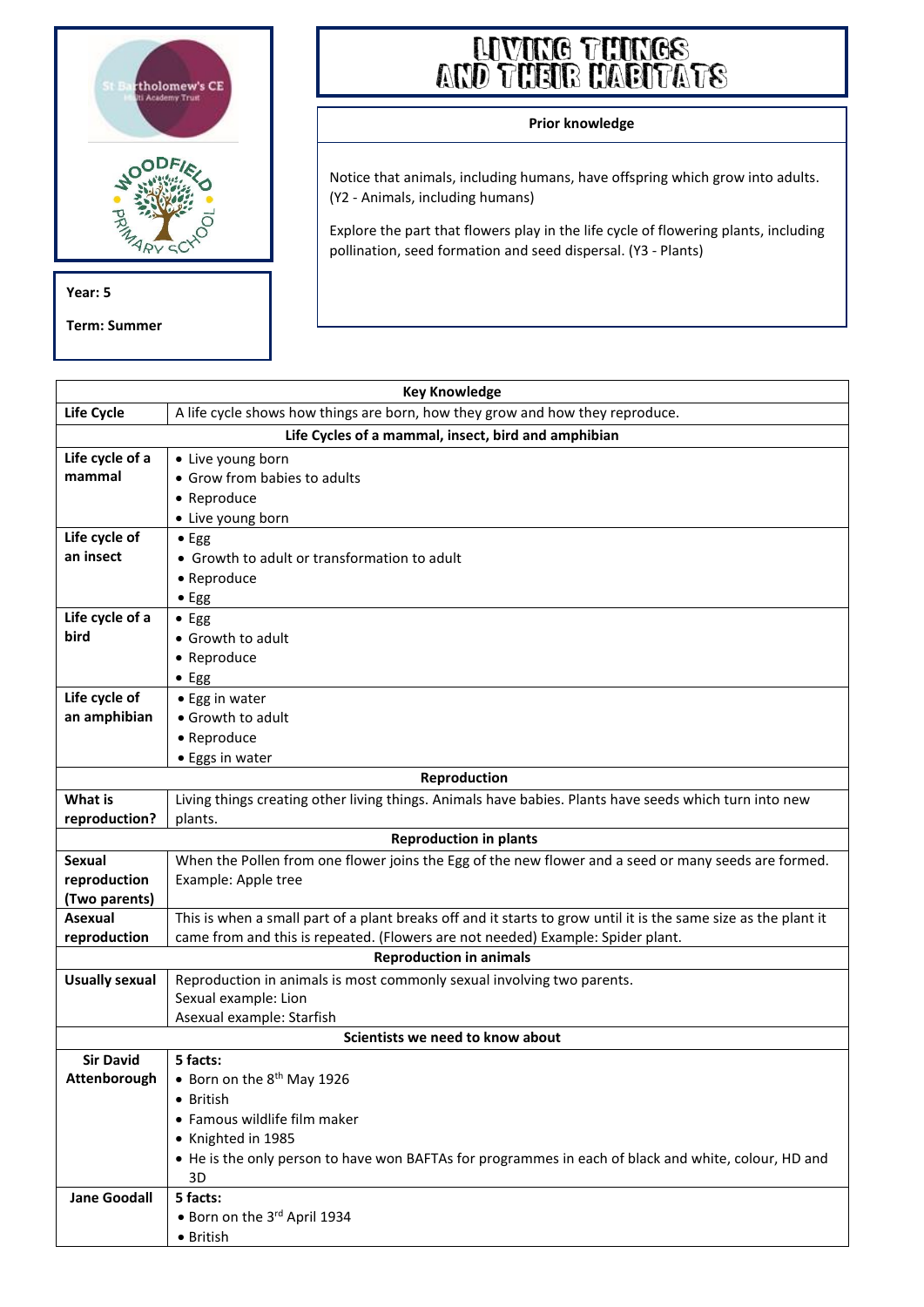| • Considered to be the world's foremost expert on chimpanzees                      |
|------------------------------------------------------------------------------------|
| • Studied chimpanzees for over 45 years in Gombre Stream National Park in Tanzania |
| • She is an author of a number of books                                            |

| <b>Key Vocabulary</b>                                                                                                           |                                                                                                      |  |  |
|---------------------------------------------------------------------------------------------------------------------------------|------------------------------------------------------------------------------------------------------|--|--|
| Prior vocabulary - habitat, microhabitat, nocturnal, adaptation, hunt, food chain, hibernate, conservation,                     |                                                                                                      |  |  |
| growth, absorbent, birth, decay, reproduction, dead, life cycle, source, nutrients, environment, food chain, energy,            |                                                                                                      |  |  |
| movement, respiration, sensitivity, nutrition, excretion, reproduction, vertebrates, invertebrates, gills, fins, scales, lungs, |                                                                                                      |  |  |
| kingdom, classify, algae, arachnid, mollusc, pollution                                                                          |                                                                                                      |  |  |
| Working scientifically vocabulary – prediction, measurement, enquiry, dependent variable, independent variable, fair test,      |                                                                                                      |  |  |
| similar, theory, hypothesis, line graph, relationship, outlier                                                                  |                                                                                                      |  |  |
| Amphibian                                                                                                                       | A cold-blooded vertebrate animal e.g. frogs, toads, newts                                            |  |  |
| Asexual                                                                                                                         |                                                                                                      |  |  |
| reproduction                                                                                                                    | The offspring gets their genes from one parent so they are clones of their parents                   |  |  |
| <b>Inherit</b>                                                                                                                  | Receive from parents                                                                                 |  |  |
| <b>Mammal</b>                                                                                                                   | A warm-blooded vertebrate animal that has hair or fur and gives birth to live young. Females secrete |  |  |
|                                                                                                                                 | milk to their young.                                                                                 |  |  |
| Reproduction                                                                                                                    | The process by which a living organism creates a likeness to itself                                  |  |  |
| Sexual                                                                                                                          | The offspring gets genes from both parents so they inherit a mix of features from both.              |  |  |
| reproduction                                                                                                                    |                                                                                                      |  |  |
| <b>Diagrams and Symbols</b>                                                                                                     |                                                                                                      |  |  |